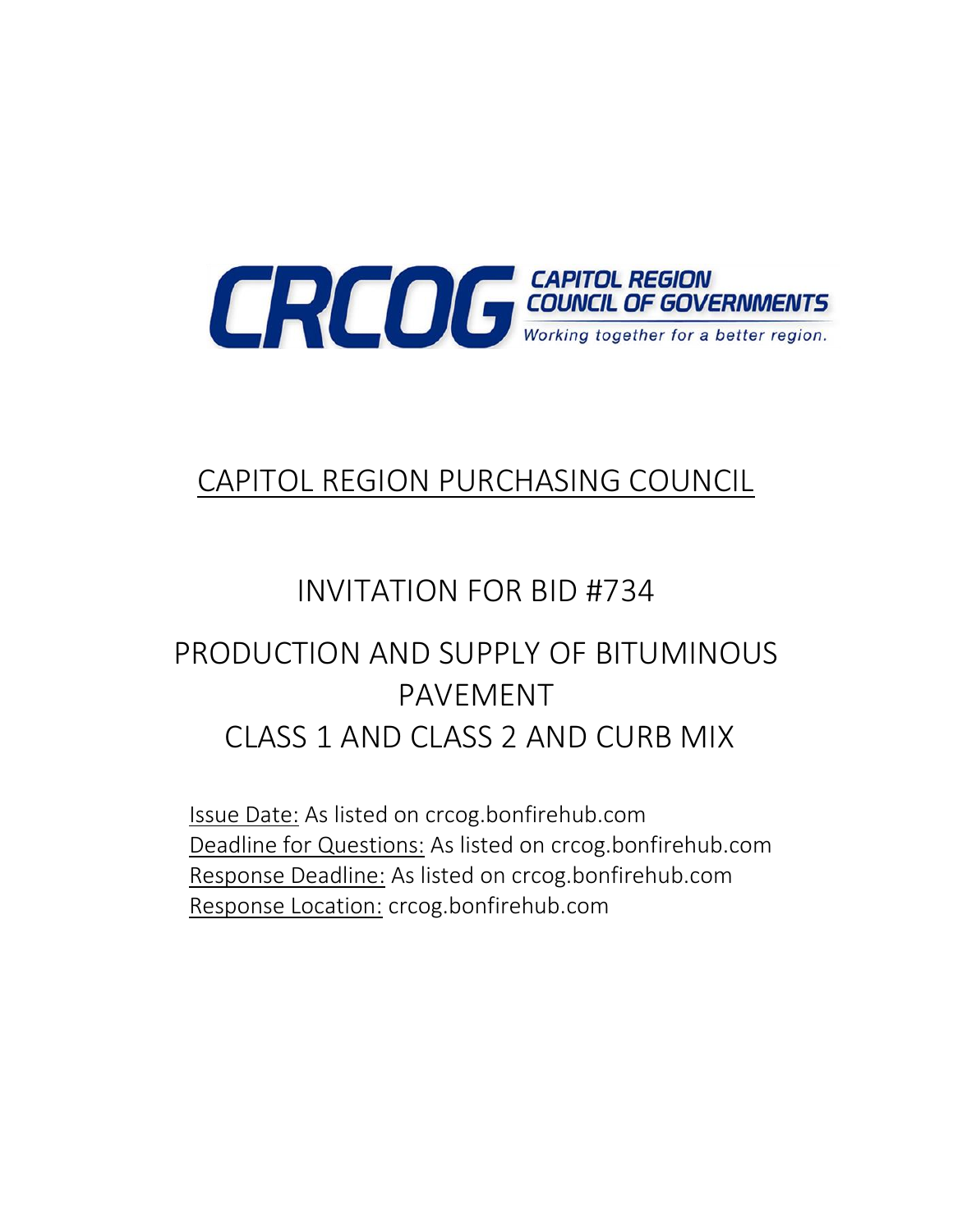## I. MODIFICATIONS TO GENERAL TERMS AND CONDITIONS

#### **INTENT**

The Capitol Region Purchasing Council, on behalf of certain CRPC members, requests bids for BITUMINOUS CLASS 1 AND CLASS 2 AND CURBING for the contract period of April 1, 2022 through March 31, 2023. Each respective CRPC member will make its own awards and payments according to the terms and conditions set forth in these specifications. A written order from each CRPC member will be required before any work is started, and shall contain information concerning the quantity and type of asphalt pavement crack sealing required, the desired materials to be used, the preferred work schedule, and any other relevant data.

#### **BID AWARD**

A bid award shall be made by each respective CRPC member to the lowest responsible, responsive bidder(s) for their specific needs. The lowest responsible bidder is that person or firm whose bid to perform the work is lowest, who is qualified and competent to do the work, whose past performance of work is satisfactory to the CRPC member and whose bid documents comply with the procedural requirements stated herein. The award process may also include additional considerations such as the information provided on the bid forms and the bidder's perceived ability to fulfill his/her obligations as prescribed by these specifications. The issuance of a Purchase Order from a CRPC member constitutes an award, and such awards may be made to one or more vendors.

Each bidder must be prepared to show evidence of having satisfactorily carried out a similar contract, as inability to do so may be cause for rejection. Note that service and scheduling shall be major factors in awarding the contract, and shall consist of the contractor's availability to return to do small jobs during the contract period, as well as to perform work during off-hours (e.g., nights, weekends). Note that the CRPC members reserve the right to make their awards on a section-by-section basis in order to take advantage of the most favorable bid price for each item.

#### **ESTIMATED QUANTITIES**

The quantities specified herein are estimates only and have been provided for the purpose of competitive bidding. Actual quantities will be contingent upon the total number of CRPC members which decide to make an award off this bid (as participation is voluntary), AND the needs of the using departments of the various CRPC members. Furthermore, budget reductions may make it impossible for a CRPC member to undertake some or all of the proposed work.

#### **INSURANCE**

All respondents are required to submit, **with their bids**, the endorsement page of your insurance policy(ies) (or an equivalent piece of documentation) which demonstrates the firm's current coverages and limits for General Liability, Automobile Liability and Worker's Compensation Insurance, as well as the Certificate of Insurance.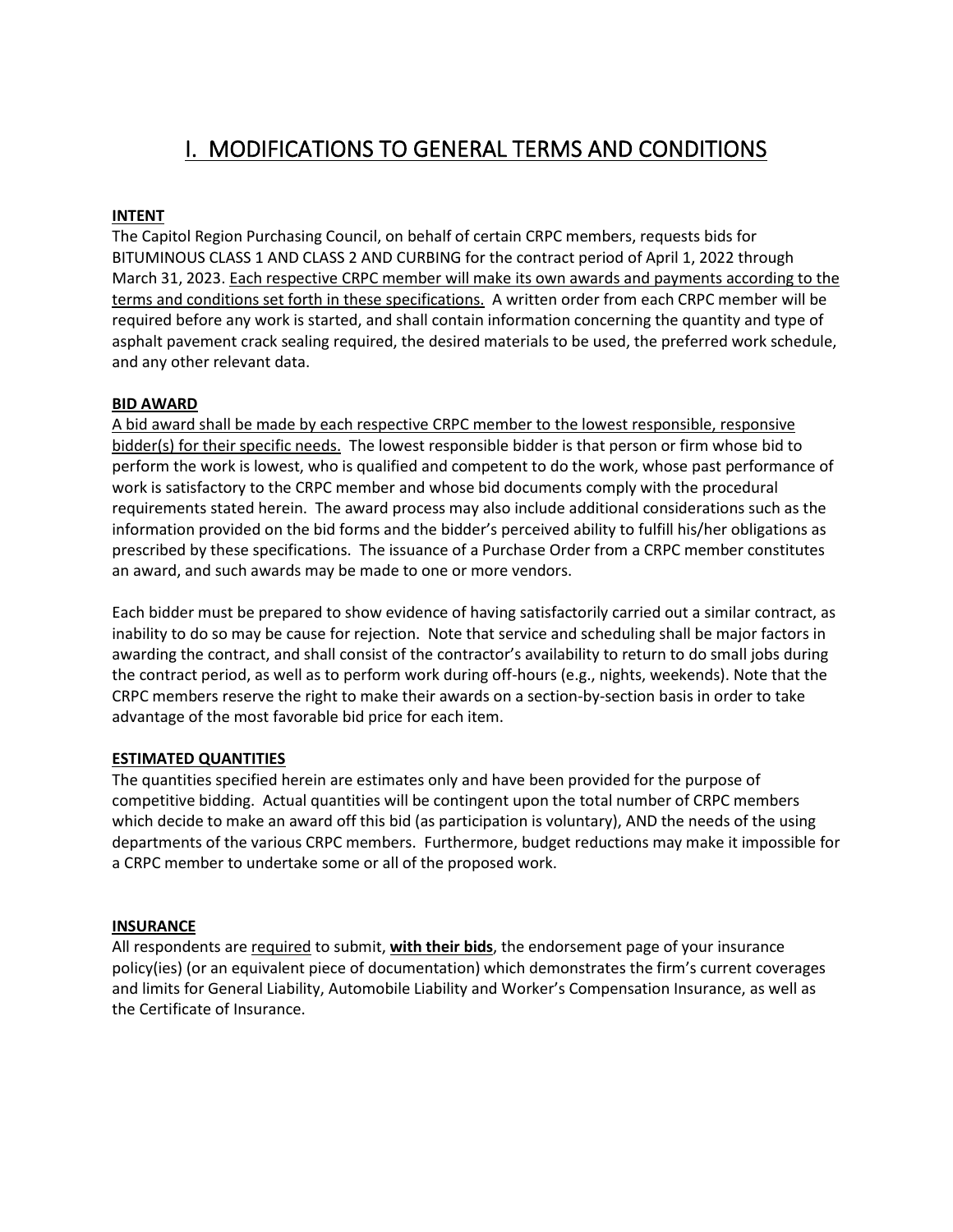#### **TECHNICAL SPECIFICATION, ADDITIONAL REQUIREMENTS**

#### 1. **BITUMINOUS CLASS 1**

Temporary pavement for stage construction, i.e., median cross-over, road widening, transitions, etc. Recommended compacted lift thickness: 2 inches (50 mm)

#### 2. **BITUMINOUS CLASS 2**

Temporary pavement for stage construction, i.e. leveling course, wedge course, over milled surface, transitions, etc. Recommended compacted lift thickness: 1.5 inches (38 mm)

3. Bituminous lip curbing, paved ditch

#### **SCOPE OF SERVICES**

**All-inclusive bids shall be submitted including pick-up, and/or delivery FOB of materials for the items listed in the bid response.**

#### 1. **EXPERIENCE**

Each respondent must submit satisfactory evidence as part of their bid proposal demonstrating experience producing and supplying bituminous pavement Class 1, Class 2, and curb mix as well as references from at least three (3) municipalities/public agencies who have contracted for these commodities, as requested on the Information Sheet

#### 2. **MATERIALS**

All materials shall be in accordance with approved Marshall Mix Standards, Class 1, 2 and curb mix.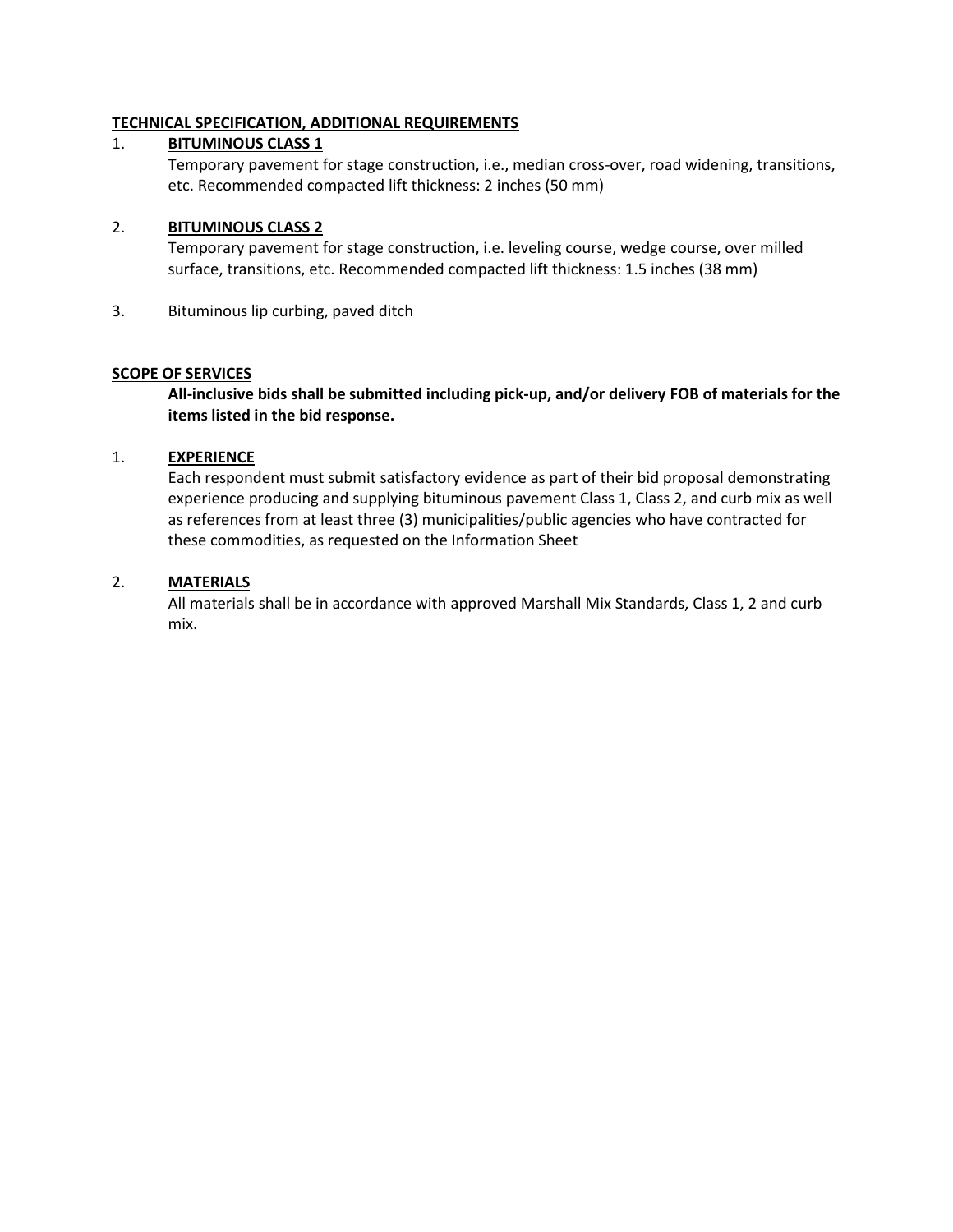## II. STANDARD BID AND RFP TERMS AND CONDITIONS

### PURCHASING COUNCIL PURPOSE

The Capitol Region Purchasing Council ("CRPC") is a purchasing cooperative, acting under the auspices of the Capitol Region Council of Governments ("CRCOG"), which attempts to provide volume-based discounts to its Member Agency base through various cooperative procurement initiatives. To date, some 115 towns, boards of education and agencies across the State (38 of which are located in the Greater Hartford area) are eligible to take advantage of the Council's services.

#### BID FORMS/SUBMISSION OF BIDS

The CRPC uses Bonfire for the notification and dissemination of all solicitations. The receipt of solicitations through any other company may result in your receipt of incomplete specifications and/or addenda which could ultimately render your bid non-compliant. The CRPC accepts no responsibility for the receipt and/or notification of solicitations through any other company. No oral, telegraphic or telephonic submittal will be accepted. IFB's, RFP's, RFQ's and RFI's shall be submitted in electronic format via **Bonfire.** All Invitations for Bid (IFB), Requests For Proposals (RFP), Requests For Quotes (RFQ), Requests For Information (RFI) submitted electronically via Bonfire shall remain locked until official date and time of opening as stated in the Special Terms and Conditions of the IFB, RFP, RFQ and/or RFI. A formal, in-person bid opening will not be held.

#### EXCEPTIONS TO SPECIFICATIONS

Vendors are directed to make sure that they understand the terms and conditions as specified in this Invitation for Bid. Unless exceptions to any of the terms and conditions, including pricing, are specified as part of the bid response, it will be expected that all terms and conditions expressed herein are acceptable and shall govern resulting contracts. Any variance from specifications, including product substitutes (as well as replacements for discontinued items) and pricing units (pounds, 50 lb bags vs. 100 lb bags, etc.) must be clearly noted in the vendor's bid response.

#### SUBSTITUTION FOR NAMED BRANDS

Should brand name items appear in this bid, the bidder must make available specifications on any substitutions, and explain how the substitution compares with the named brand's specifications.

#### BID AWARD

A bid award, in the form of a purchase order issued to a participating vendor, shall be made by each respective Member Agency to the lowest responsible bidder(s). The lowest responsible bidder is that person or firm whose bid to perform the work is lowest, who is qualified and competent to do the work, whose past performance of work is satisfactory to the Member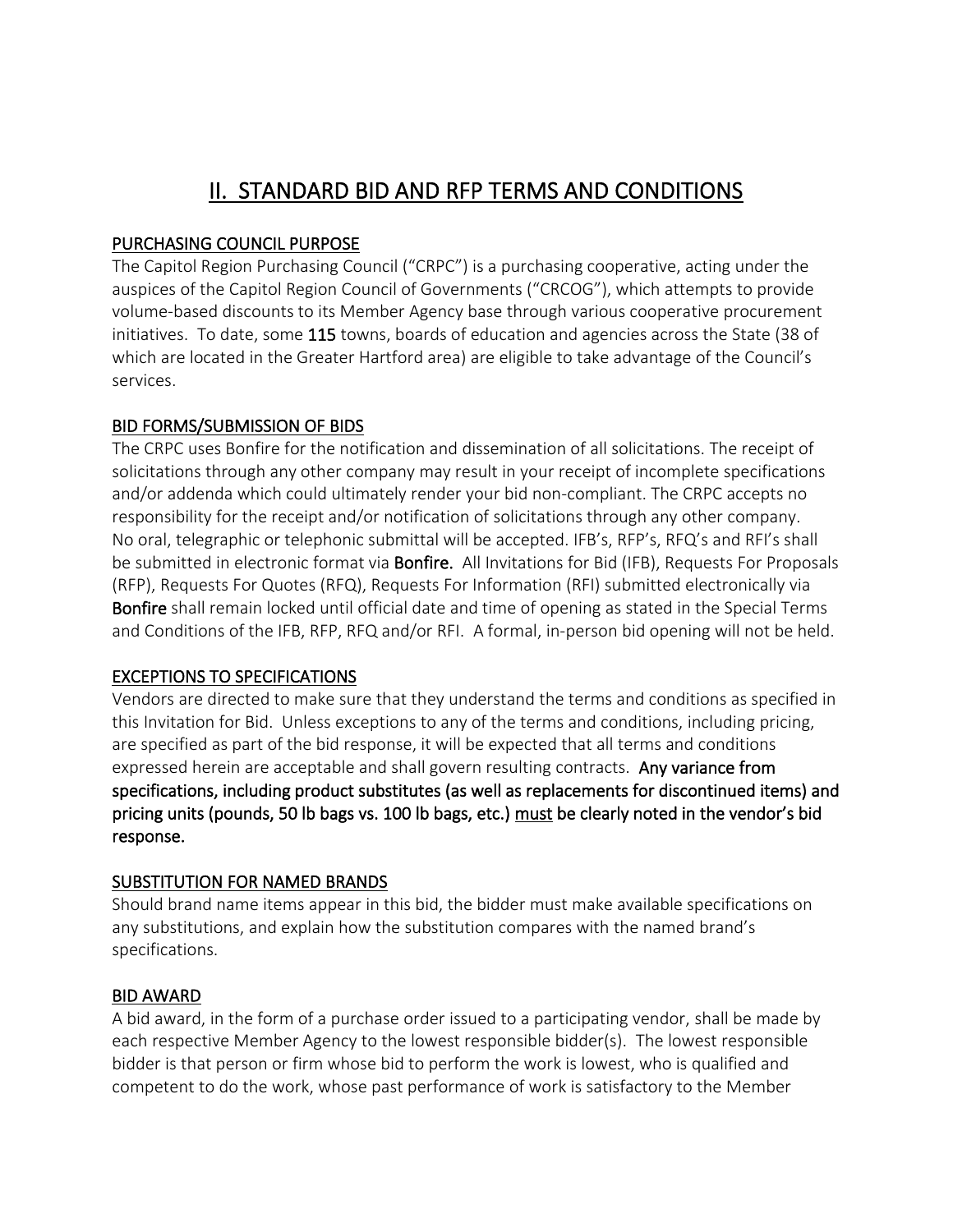Agency and whose bid documents comply with the procedural requirements stated herein. The award process may also include additional considerations such as the information provided on the bid forms and the bidder's perceived ability to fulfill his/her obligations as prescribed by these specifications. Each bidder must be prepared to show evidence of having satisfactorily carried out a similar contract, as inability to do so may be cause for rejection.

### CONTRACT EXTENSION

Contracts may be extended by mutual agreement of the parties – for bids with a one year contract period, a one year extension will be permitted if there is mutual agreement; for bids with a two year contract period, a two year contract extension will be permitted if there is mutual agreement. All extensions shall be completed before the next bid invitation is issued. A schedule of bid invitations and openings is posted on the CRPC website.

## ESTIMATED QUANTITIES

The quantities as listed herein are estimates only and have been provided for the purpose of competitive bidding. Actual quantities will be contingent upon the total number of Member Agencies that decide to make an award from this bid (as participation is voluntary) and the needs of the using departments in the various Member Agencies.

## INCLUSION OF NON-PARTICIPATING TOWNS AND BOARDS OF EDUCATION

Any Member Agency, current or future, within the CRPC shall be allowed to participate in this bid during the life of the contract, even if it is not listed amongst the bid participants.

#### WITHDRAWAL OF BIDS

No bid submitted may be withdrawn, in whole or in part, without the written consent of the CRPC.

## REJECTION AND/OR CANCELLATION OF BIDS

The CRPC reserves the right to reject or cancel any and all bids, or any part of any or all bids, if such action is deemed to be in its best interest to do so.

#### RIGHT TO WAIVE ANY INFORMALITY

The cooperating Member Agencies reserve the right to waive any informality in a bid when such a waiver is in their best interest.

#### BID PRICES

All prices bid must be on the basis of F.O.B. delivery point, unloaded inside, unless otherwise indicated in the proposal. A bid on any other basis than that indicated in the proposal may be considered informal. Note: CRPC strictly prohibits the unilateral imposition of additional surcharges (fuel, delivery, etc.) on the participating communities at any point during the contract period. Prices bid shall apply throughout the term of the contract and will be construed as allinclusive.

TAXES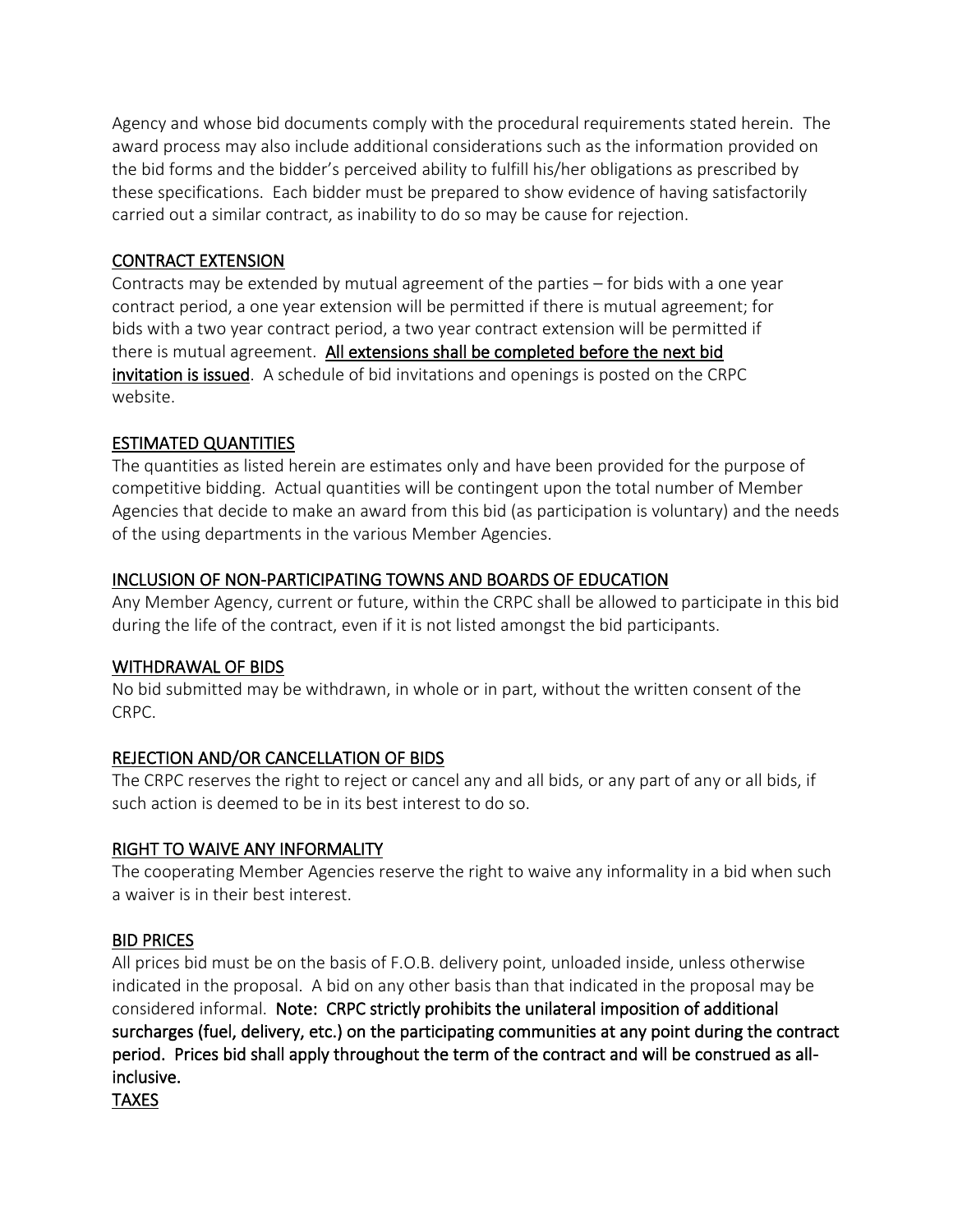Member Agencies are exempt from the payment of any sales, excise or federal transportation taxes. The prices bid, whether a net unit price or a trade discount from catalog list prices, must be exclusive of taxes and will be so construed.

#### BILLING

Billing shall be made to each bid participant according to the terms set forth on each purchase order.

#### 1% ADMINISTRATIVE FEE

The Capitol Region Council of Governments uses Bonfire to distribute and receive bids and proposals. Responding vendors agree to pay to the CRCOG an administrative fee of one percent (1%) of the total ordered amount of all contracts for goods and/or services awarded to the vendor. This fee shall be submitted by the vendor to CRCOG on a quarterly basis along with a report on awards made by Member Agencies and purchase orders issued by CRPC members to vendors. The fee shall be payable for all CRPC bids unless specifically exempted by the CRPC. The fee and report shall be submitted as a check to made to the order of "Capitol Region Council of Governments" and mailed to:

> Capitol Region Council of Governments Attn: Kim Bona 241 Main Street, 4th Hartford, CT 06106

## REPORTING REQUIREMENTS

All orders placed on CRPC bids shall be reported to the Capitol Region Council of Governments on a monthly or quarterly basis. Vendors are responsible for submitting purchase orders to the CRCOG via email to  $\frac{\text{kbona}(a)\text{cross,}$ .

## FAILURE TO COMPLY

All awarded vendors must comply with the 1% Administrative Fee and Reporting Requirements outlined in the CRPC General Terms and Conditions. Failure to comply within 60 days of orders and/or awards by CRPC members may result in the vendor being restricted from participating in future bids.

#### DELIVERY ARRANGEMENTS AND REQUIREMENTS

No delivery shall become due or be acceptable without a written order issued by the Member Agency concerned. Such order will contain the quantity, time of delivery and other important data.

## REFERENCES

Upon request, vendors shall supply the names of other customers (preferably municipalities) to interested Member Agencies.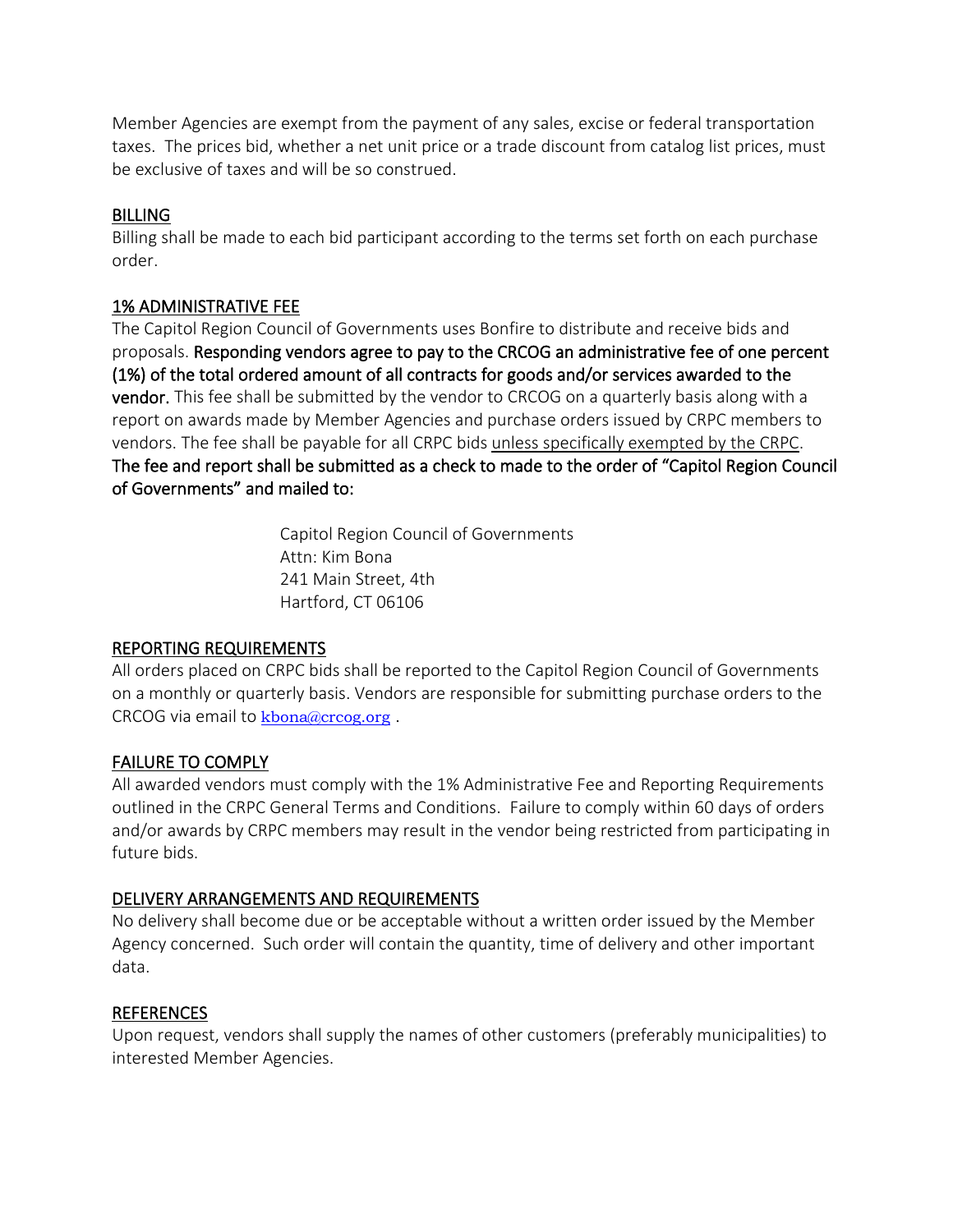## BIDDER PERFORMANCE/LIABILITY FOR DELIVERY FAILURES

Failure of any successful bidder to adhere to specifications, prices, terms or conditions of their agreement during the course of the contract period may preclude such bidder from bidding on future CRPC bids in addition to any action that Member Agencies may take as a result of the vendor's failure to perform. It should be noted that the awarded vendor shall assume full responsibility for the negligence of any sub-contractor(s) utilized to fulfill any and all obligations under resulting contracts.

Moreover, if the contractor fails to make proper delivery within the time specified or if the delivery is rejected by the Member Agency, the Member Agency may obtain such commodities or any part thereof from other sources in the open market or on contract. Should the new price be greater than the contract price, the difference will be charged against the contractor. Should the new price be less, the contractor shall have no claim to the difference.

## INSURANCE REQUIRED OF SUCCESSFUL BIDDERS

The Successful bidder shall furnish a certificate of insurance which includes the coverages and limits set forth below; identifies the Member Agency as an additional insured; and provides for at least ten (10) days prior notice to the Member Agency of cancellation or non-renewal. Coverage is to be provided on a primary, non-contributory basis:

- a. General Liability Insurance, including Contractual Liability Insurance and Products/Completed Operations Insurance issued by an insurance company licensed to conduct business in the State of Connecticut with: limits not less than \$1,000,000 for all damages because of bodily injury sustained by each person as the result of any occurrence and \$1,000,000 bodily injury aggregate per policy year; and limits of \$500,000 for all property damage aggregate per policy year or a limit of \$1,000,000 Combined Single Limit (CSL). A Waiver of Subrogation shall be provided. All, if any, deductibles are the sole responsibility of the contractor to pay and/or indemnify.
- b. Automobile Liability Insurance issued by an insurance company licensed to conduct business in the State of Connecticut with: limits not less than \$1,000,000 for all damages because of bodily injury sustained by each person as a result of any occurrence and \$1,000,000 aggregate per policy year; and limits of \$500,000 for all damages because of property damage sustained as the result of any one occurrence or \$1,000,000 Combined Single Limit (CSL). All, if any, deductibles are the sole responsibility of the contractor to pay and/or indemnify.

c. Worker's Compensation Insurance in accordance with Connecticut State Statutes. The insurance requirements listed above are minimum requirements for successful bidders. Awarding agencies may require higher insurance limits.

#### FOR THE TOWN OF WEST HARTFORD ONLY

Please see the Attachment concerning the town's insurance requirements.

#### FUTURE BID INVITATIONS

Future bid invitations may not be sent to vendors who do not bid on this invitation, unless they specifically request that their names be continued on the invitation list.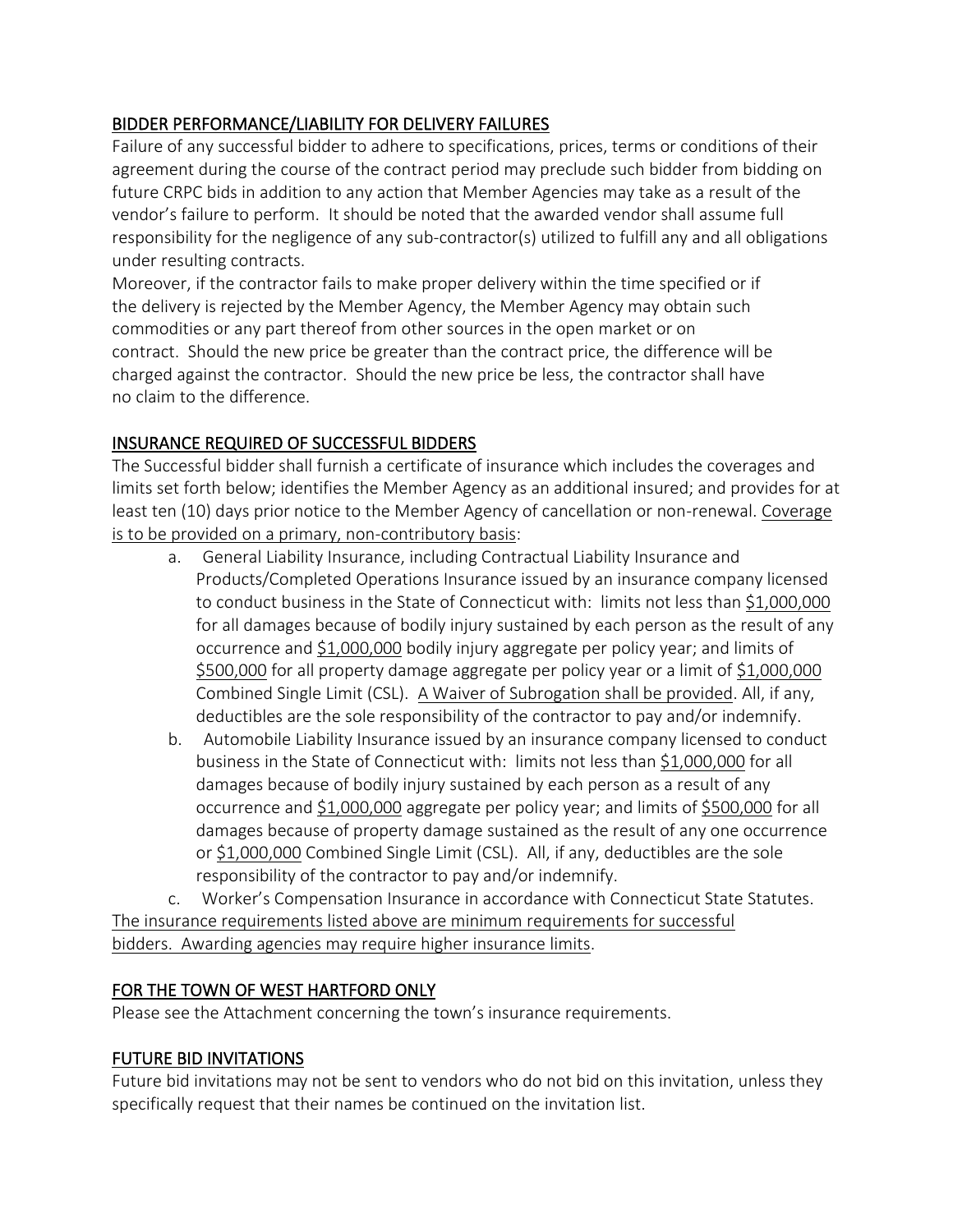### EQUAL EMPLOYMENT OPPORTUNITY/AFFIRMATIVE ACTION

The CRPC, an affiliate of the CRCOG, subscribes to the CRCOG's policy of Equal Employment Opportunity and Affirmative Action, and pledges to lend its support and cooperation to private and public agencies who are promoting public policy in this vital area of human relations. Vendors will be required to sign the certificate incorporated in the bid document relative to Equal Employment Opportunity and Minority/Female Business Enterprise (if applicable).

### **SEVERABILITY**

If any terms or provisions of this bid shall be found to be illegal or unenforceable, then such term or provision shall be deemed stricken and the remaining portions of this bid shall remain in full force and effect.

## ADDITIONAL TERMS AND CONDITIONS

The Vendor assigns to CRCOG all rights title and interests in and to all causes of action it may have under Section 4 of the Clayton Act, 15 USC 15, or under Chapter 624 of the general statutes. This assignment occurs when the Contractor is awarded the contract. Vendor agrees that it is in compliance with all applicable federal, state and local laws and regulations, including but not limited to Connecticut General Statutes Sections 4a-60 and 4a-60a. The Contractor also agrees that it will hold CRCOG harmless and indemnify CRCOG from any action which may arise out of any act by the contractor concerning lack of compliance with these laws and regulations. All purchases will be in compliance with Section 22a-194 to Section 22a-194g of the Connecticut General Statutes related to product packaging. Resulting contracts are subject to the provisions of Executive Order N. Three of Governor Thomas J. Meskill promulgated February 15, 1973 and section 16 of P.A. 91-58 nondiscrimination regarding sexual orientation, an the provisions of Executive Order No. Sixteen of Governor John G. Rowland promulgated august 4, 1999 regarding Violence in the Workplace Prevention Policy. The contract arising from the bid may be subject to the provisions of §1-218 of the Connecticut

General Statutes, as it may be modified from time to time. In accordance with this section , each contract in excess of two million five hundred thousand dollars between a public agency and a person for the performance of a governmental function shall (1) provide that the public agency is entitled to receive a copy of records and files related to the performance of the governmental function, and (2) indicate that such records and files are subject to the Freedom of Information Act and may be disclosed by the public agency pursuant to the Freedom of Information Act. No request to inspect or copy such records or files shall be valid unless the request is made to the public agency in accordance with the Freedom of Information Act. Any complaint by a person who is denied the right to inspect or copy such records or files shall be brought to the Freedom of Information Commission in accordance with the provisions of sections 1-205 and 1-206 of the Connecticut General Statutes.

Incorporated by reference into this contract is Section 4-61dd(g)(1) and 4-61dd(3) and (f) of the Connecticut General Statutes which prohibits contractors from taking adverse action against employees who disclosed information to the Auditors of Public Accounts or the Attorney General.